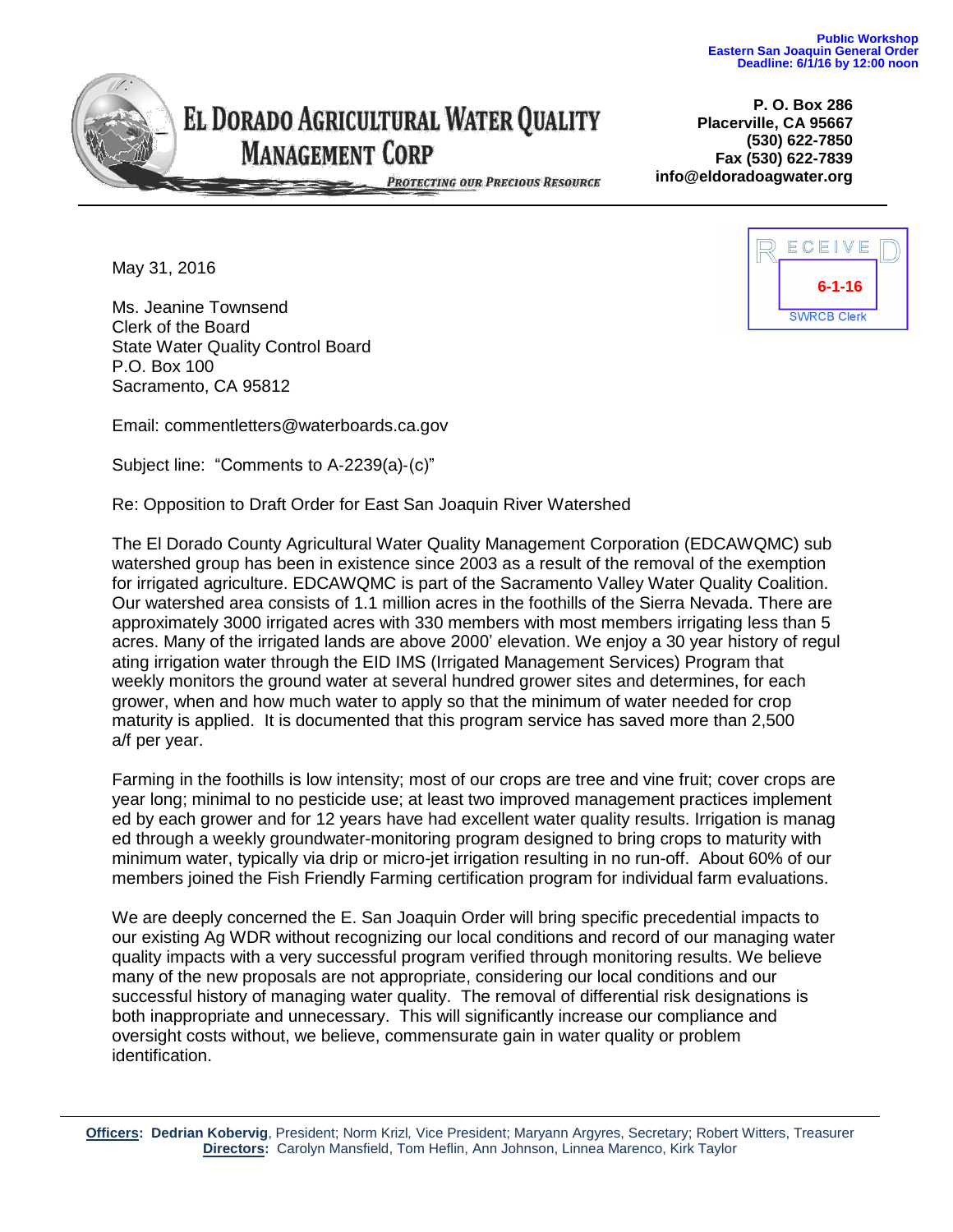A new sweeping program of increased reporting, certifying all plans, increasing monitoring sites, increasing regulations, testing private wells, and releasing private information does not build on the knowledge base developed in the years the program has operated. It makes good sense for both the State Water Board and Central Valley Regional Water Board to continue to recognize a nd designate low vulnerability regions based on all the scientific data available and experience t o date. Recently, the Central Valley Waterboard approved El Dorado for a Reduced Monitoring/ Management Practices Verification Plan based on our history and supporting data. It is hard to t hen receive a Condition on the approval for additional sediment tests for substances we have ra rely ever used. There are too many, very costly regulations based on assumptions rather than th e data we have provided the regulators for over 12 years. There seems to be a lack of regard to the differences in farming practices, the types of crops, low intensity farming, pesticide use, soil types, fractured rock groundwater system, efficient irrigation practices and all the dollars invested implementing good management practices already in place.

El Dorado farmers and livestock producers have a long history of improving management practi ces as education and outreach is available especially the good scientific work presented by our academic institutions, UC Cooperative Extension, USDA NRCS, County Agricultural Commissio ners and the Resource Conservation Districts, as well as using a multitude of private technical consultants. Increased outreach will likely be more productive than using a "big stick" and a "bro ad blanket regulatory program" bringing costly implementation born by growers.

The Order, which removes low vulnerability designations, should not apply to our foothill farming community and small acreage farms. El Dorado does support the concept that growers must kn ow and apply management practices to reduce the potential for nitrate impacts on surface and ground water. Removal of differential risk designations in both inappropriate, unnecessary and will significantly increase compliance and oversight costs broadly across the region. However, b ecause the new proposed requirements for the Draft Order are highly precedential they will be a pplied to every WDR, even where there is little or no risk. Removal of the distinction treats all ar eas and crops as having the same potential impact on water quality. El Dorado has clearly dem onstrated this is not a significant concern with crops and conditions in the area. The Economic Analysis Report by both the State Water Board and the Central Valley Regional Water Board is flawed in that it does not represent the high cost already paid by farmers, let alone the increased costs proposed by this new Water discharge Order. The costs of certifying plans, reporting, testing private wells, paying for additional surface water monitoring sites, analysis and reporting increase the cost to EACH small grower by a minimum of \$4,000-\$5,000/yr for small acreage. The State Water Board's Fact Sheet says, "We find that additional costs and burden associated with these revisions are not substantial". The State Water Board's Fact Sheet fails to recognize the costs and financial burden placed on growers, especially those with small acreage and/or in economically disadvantaged communities already burdened with low income challenges.

We estimate that these new requirements would cost each of our growers, on average, approx. \$5,000 ‐ \$10,000 to comply regardless of the low threat and data developed to date. The following is a list of some of the current and proposed requirements each grower would have to comply with: